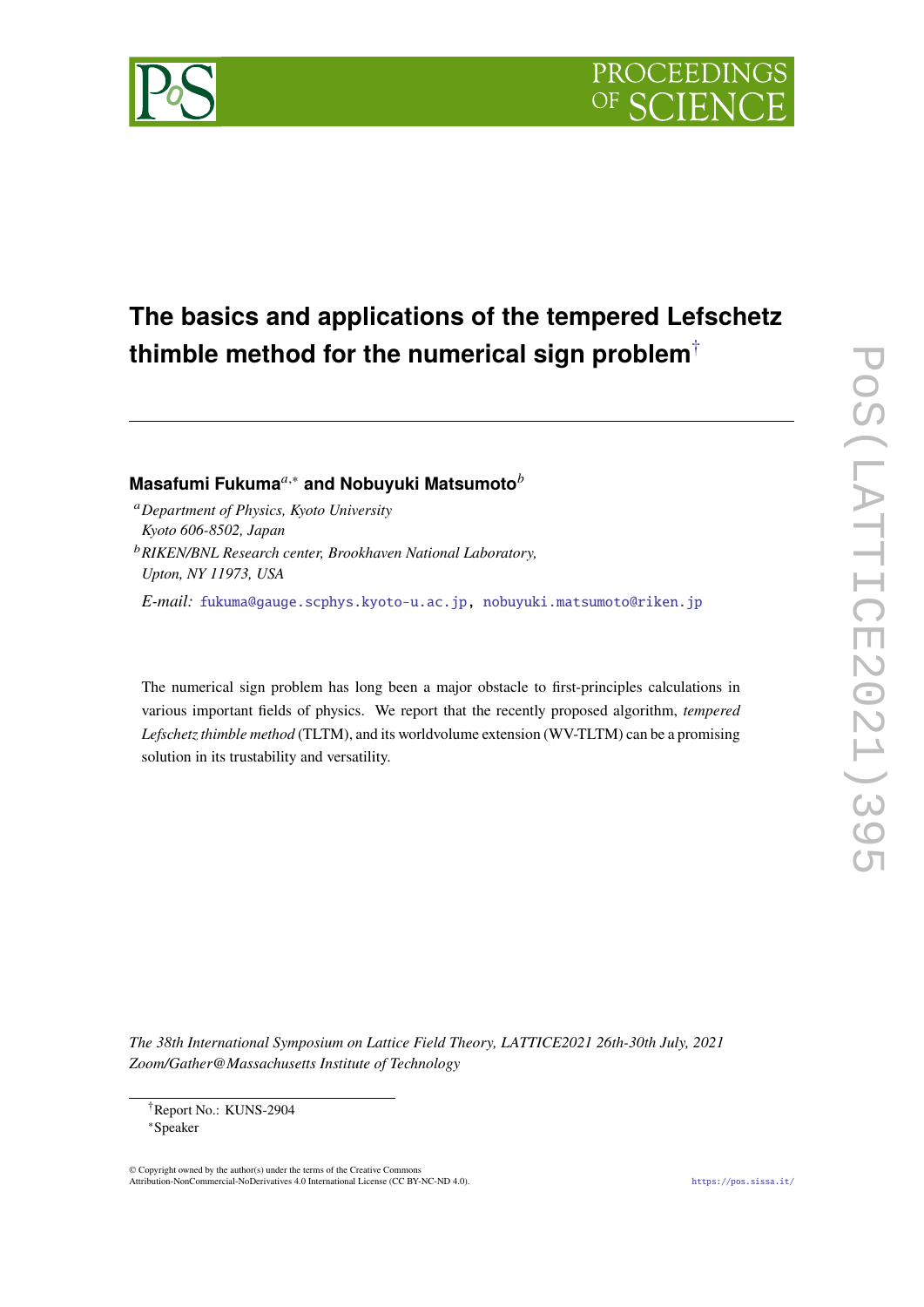## **1. Introduction**

The Monte Carlo (MC) method has been intensively used for first-principles calculations of the strong interaction, based on the lattice QCD. However, for the computation at finite density, the bosonized action becomes complex-valued, and one is forced to make a MC estimation of a highly oscillatory integral. This gives rise to an extraordinarily high computational cost, exponentially increasing with the degrees of freedom (DOF). Such a problem is called the *sign problem*, and has been a major obstacle to first-principles calculation in various important fields of physics. Typical examples are, in addition to the aforementioned finite density OCD [\[1\]](#page-7-0), the  $\theta$ -vacuum with finite  $\theta$ , the Quantum Monte Carlo calculation of strongly correlated electron systems and frustrated spin systems, and the real-time dynamics of quantum fields. Among various approaches proposed so far towards solving the sign problem, in this talk we concentrate on the Lefschetz thimble method  $[3-11]$  $[3-11]$ , especially its tempered version [\[6\]](#page-7-2) as well as the worldvolume extension [\[10\]](#page-8-1).

In section [2,](#page-1-0) we explain the basics of the Lefschetz thimble method and point out that it suffers from the dilemma between the sign problem and the ergodicity problem. Section [3](#page-4-0) describes our solution, the *tempered Lefschetz thimble method* (TLTM) [\[6\]](#page-7-2), and its improved version, the *worldvolume tempered Lefschetz thimble method* (WV-TLTM) [\[10\]](#page-8-1). The WV-TLTM is discussed in more detail in the contribution [\[12\]](#page-8-2) together with its statistical analysis method. In section [4,](#page-5-0) we exemplify the effectiveness of the (WV-)TLTM by its successful application to various models. Section [5](#page-7-3) is devoted to conclusion and outlook.

**Note:** Some part of the presentation in this proceedings has a substantial overlap with a contribution to CCP2021 [\[13\]](#page-8-3).

## <span id="page-1-0"></span>**2. Lefschetz thimble method**

Our aim is to numerically estimate the expectation values of observables defined by the path integral

<span id="page-1-1"></span>
$$
\langle O(x) \rangle \equiv \frac{\int_{\mathbb{R}^N} dx \, e^{-S(x)} \, O(x)}{\int_{\mathbb{R}^N} dx \, e^{-S(x)}},\tag{1}
$$

where  $x = (x^i) \in \mathbb{R}^N$  is the dynamical variable,  $S(x)$  the action,  $dx \equiv \prod_{i=1}^N dx^i$  the measure of the path integral, and  $O(x)$  an observable of interest. When the action  $S(x)$  is complex-valued, the Boltzmann weight  $e^{-S(x)}/Z$  ( $Z = \int dx e^{-S(x)}$ ) is not a positive semidefinite function, and thus cannot be regarded as a probability distribution. The simplest and most naive MC method for a complex action  $S(x)$  is the *reweighting method*, where we use the real part Re  $S(x)$  for a new Boltzmann weight, and treat the phase factor  $e^{-i \operatorname{Im} S(x)}$  as a part of observable:

$$
\langle O(x) \rangle = \frac{\langle e^{-i \operatorname{Im} S(x)} O(x) \rangle_{\text{rewt}}}{\langle e^{-i \operatorname{Im} S(x)} \rangle_{\text{rewt}}} \quad \left( \langle f(x) \rangle_{\text{rewt}} \equiv \frac{\int dx \, e^{-\operatorname{Re} S(x)} f(x)}{\int dx \, e^{-\operatorname{Re} S(x)}} \right). \tag{2}
$$

However, because of the highly oscillatory behavior of  $e^{-i \text{Im} S(x)}$  at large degrees of freedom (i.e., when  $N \gg 1$ ), Eq. [\(2\)](#page-1-1) becomes a ratio of very small quantities even when  $O(x)$  is an operator of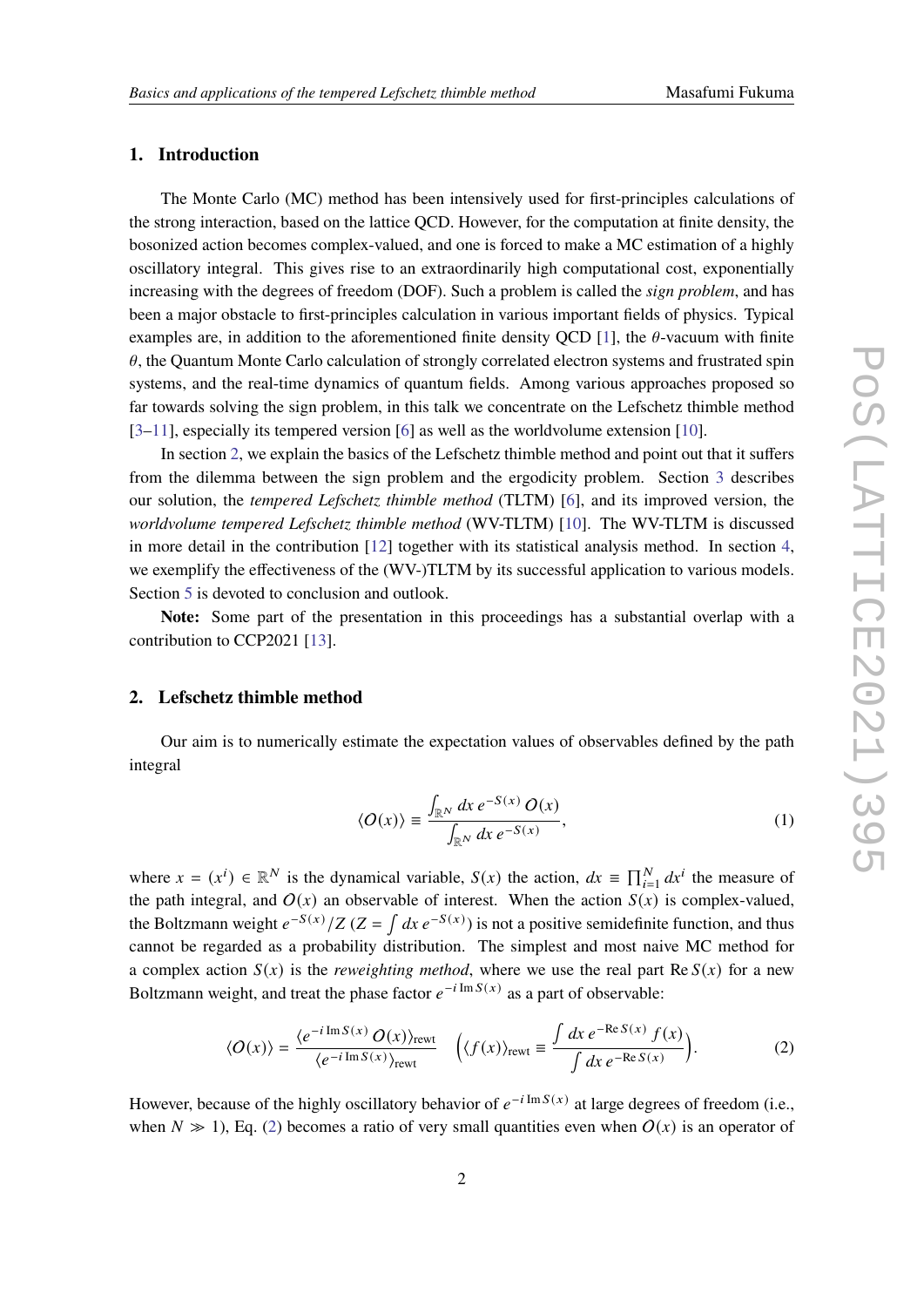

<span id="page-2-0"></span>

**Figure 1:** Deformation of integration surface.

 $O(1)$ :

$$
\langle O(x) \rangle = \frac{\langle e^{-i \operatorname{Im} S(x)} O(x) \rangle_{\text{rewt}}}{\langle e^{-i \operatorname{Im} S(x)} \rangle_{\text{rewt}}} = \frac{e^{-O(N)}}{e^{-O(N)}} \left( = O(1) \right). \tag{3}
$$

Of course, this does not cause a problem if we can evaluate both the numerator and the denominator precisely. However, in the MC calculations they are estimated separately from sample averages, and thus are necessarily accompanied by statistical errors, leading to an estimate of the form

$$
\langle O(x) \rangle \approx \frac{e^{-O(N)} \pm O(1/\sqrt{N_{\text{conf}}})}{e^{-O(N)} \pm O(1/\sqrt{N_{\text{conf}}})}.
$$
\n(4)

Thus, in order for the statistical errors to be smaller than the main parts, we need the inequality  $\sqrt{N_{\text{conf}}} \leq e^{-O(N)}$ , which means that the sample size must be exponentially large:  $N_{\text{conf}} \geq e^{O(N)}$ . This is the sign problem.

In the Lefschetz thimble method, we complexify the dynamical variable from  $x = (x^i) \in \mathbb{R}^N$ to  $z = (z^i) = x + iy \in \mathbb{C}^N$ . We make an assumption (which usually holds for systems of interest) that  $e^{-S(z)}$  and  $e^{-S(z)} O(z)$  are both entire functions over  $\mathbb{C}^N$ . Then, due to Cauchy's theorem, the integrals do not change under continuous deformations of integration surface (see the left panel of Fig. [1\)](#page-2-0):

$$
\langle O(x)\rangle = \frac{\int_{\mathbb{R}^N} dx \, e^{-S(x)} \, O(x)}{\int_{\mathbb{R}^N} dx \, e^{-S(x)}} = \frac{\int_{\Sigma} dz \, e^{-S(z)} \, O(z)}{\int_{\Sigma} dz \, e^{-S(z)}}.
$$
\n
$$
(5)
$$

Thus, even when the sign problem is very severe on  $\Sigma_0 = \mathbb{R}^N$  due to the highly oscillatory phase factor  $e^{-i \operatorname{Im} S(x)}$ , the sign problem will be significantly reduced if the deformed integration surface  $\Sigma$  can be chosen such that Im  $S(z)$  is almost constant on  $\Sigma$ .

The prescription for such a deformation is the following *anti-holomorphic gradient flow* (see the right panel of Fig. [1\)](#page-2-0):

<span id="page-2-1"></span>
$$
\dot{z}_t = [\partial S(z_t)]^*, \quad z_{t=0} = x,\tag{6}
$$

which defines a map from  $x \in \Sigma_0 = \mathbb{R}^N$  to  $z = z_t(x) \in \mathbb{C}^N$ . We denote the deformed surface at flow time *t* by  $\Sigma_t$  ( $\equiv \{z_t(x) | x \in \mathbb{R}^N\}$ ). From the inequality

$$
[S(z_t)] = \partial S(z_t) \cdot \dot{z}_t = |\partial S(z_t)|^2 \ge 0,
$$
\n<sup>(7)</sup>

we see that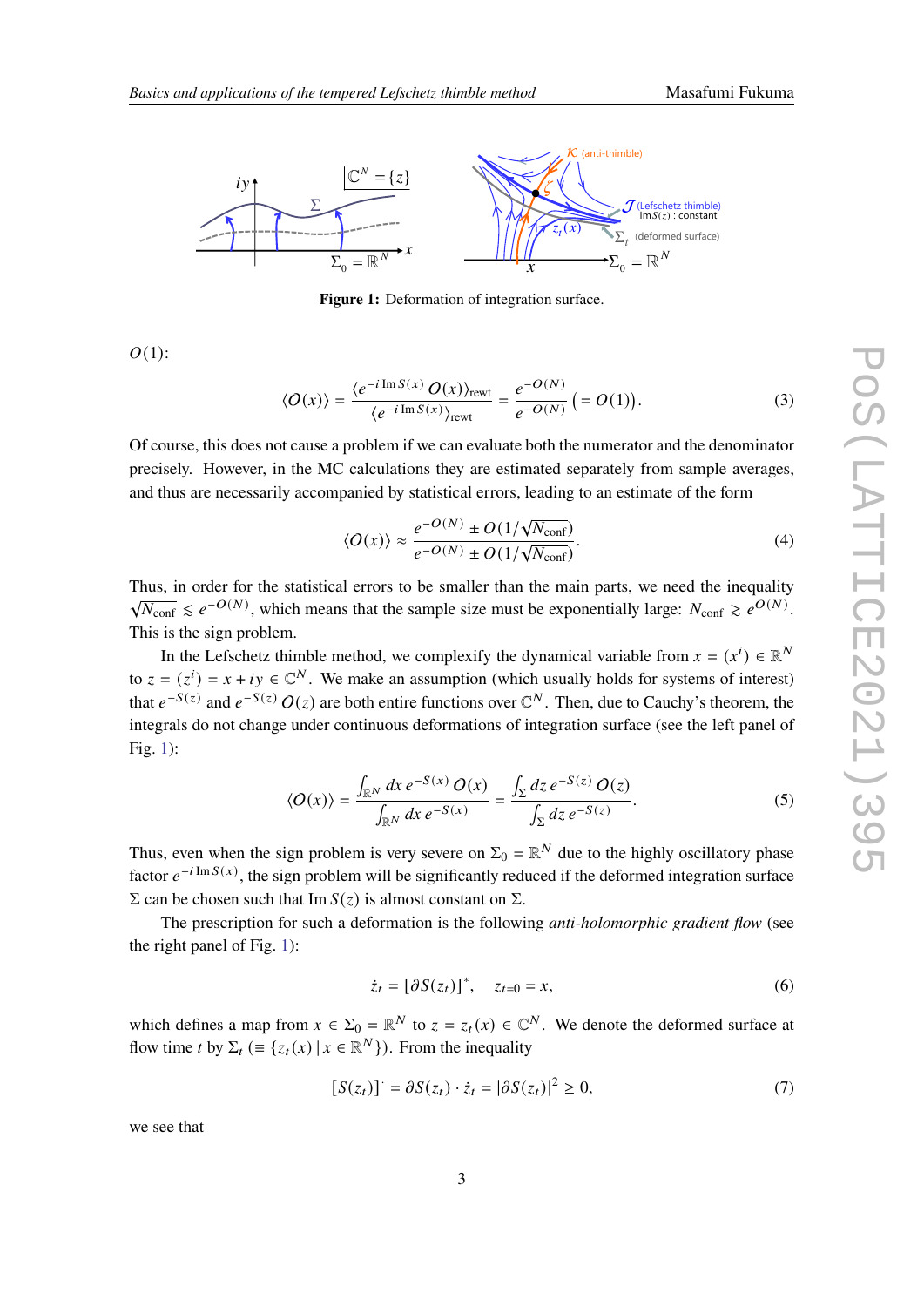<span id="page-3-2"></span>

**Figure 2:** Ergodicity problem caused by a zero of  $e^{-S(z)}$ .

- (a)  $[Re S(z_t)] \ge 0$ , i.e.,  $Re S(z_t)$  always increases along the flow except at critical points (points where the gradient of the action vanishes),
- (b)  $[\text{Im } S(z_t)] = 0$ , i.e.,  $\text{Im } S(z_t)$  is constant along the flow.

Associated with a critical point  $\zeta$ , we define the corresponding Lefschetz thimble  $\zeta$  as a union of orbits flowing out of  $\zeta$ <sup>[1](#page-3-0)</sup>

$$
\mathcal{J} \equiv \{z \mid \lim_{t \to -\infty} z_t(z) = \zeta \}.
$$
 (8)

Due to the property (b), Im  $S(z)$  is constant on J, Im  $S(z) = \text{Im } S(\zeta)$  ( $z \in \mathcal{J}$ ). Thus, when  $\Sigma_t$ approaches a single Lefschetz thimble in the large flow time limit, we expect that the integration on  $\Sigma_t$  becomes free from the sign problem by taking the flow time t to be sufficiently large.

The disappearance of the sign problem actually goes as follows. When we make a reweighting at flow time t, the main parts in the numerator and the denominator turn out to be of order  $e^{-e^{-\lambda t}}O(N)$ with  $\lambda$  a typical singular value of the matrix  $\partial_i \partial_j S(\zeta)$ , so that the expectation value is estimated as<sup>[2](#page-3-1)</sup>

$$
\langle O(x)\rangle = \frac{\langle e^{i\theta(z)}O(z)\rangle_{\Sigma_t}}{\langle e^{i\theta(z)}\rangle_{\Sigma_t}} \approx \frac{e^{-e^{-\lambda t}O(N)} \pm O(1/\sqrt{N_{\text{conf}}})}{e^{-e^{-\lambda t}O(N)} \pm O(1/\sqrt{N_{\text{conf}}})}.
$$
(9)

Therefore, if we take the flow time *t* to be sufficiently large so as to satisfy  $e^{\lambda t} = O(N)$ , the main parts become  $O(1)$ , and thus we no longer need a huge size of sample.

So far, so good. However, when multiple thimbles are relevant to estimation, there generically arises another problem at large flow times, the ergodicity problem. Figure [2](#page-3-2) is a sketch of the deformation of integration surface for the case  $e^{-S(x)} = e^{-\beta x^2/2} (x - i)^{\beta}$ . There, in addition to two critical points at  $\zeta_{\pm} = \pm \sqrt{3}/2 + i/2$  and the corresponding thimbles  $\mathcal{J}_{\pm}$ , we have a zero of  $e^{-S(z)}$ at  $z = i$ , which behaves as an infinitely high potential barrier on  $\Sigma_t$ . Thus, in a Markov chain MC simulation, the configuration space  $\Sigma_t$  is not well explored due to this potential barrier, and we eventually need a large computation time to realize global equilibrium. This is the ergodicity problem, which is believed to remain after taking the continuum limit [\[14\]](#page-8-4).

As a solution to this ergodicity problem, it was made a very interesting proposal in Ref. [\[5\]](#page-7-4) to employ a flow time which is sufficiently large so as to resolve the sign problem but at the same time is not too large so as to avoid the ergodicity problem. However, explicit simulations show that

<span id="page-3-0"></span><sup>&</sup>lt;sup>1</sup>We here extend  $z_t$  to be a map from  $\mathbb{C}^N$  to  $\mathbb{C}^N$  by allowing an initial point  $z_{t=0}$  to be in  $\mathbb{C}^N$ .

<span id="page-3-1"></span> $2e^{i\theta(z)} \equiv e^{-i \operatorname{Im} S(z)} dz / |dz| (z \in \Sigma_t)$  is the reweighting factor.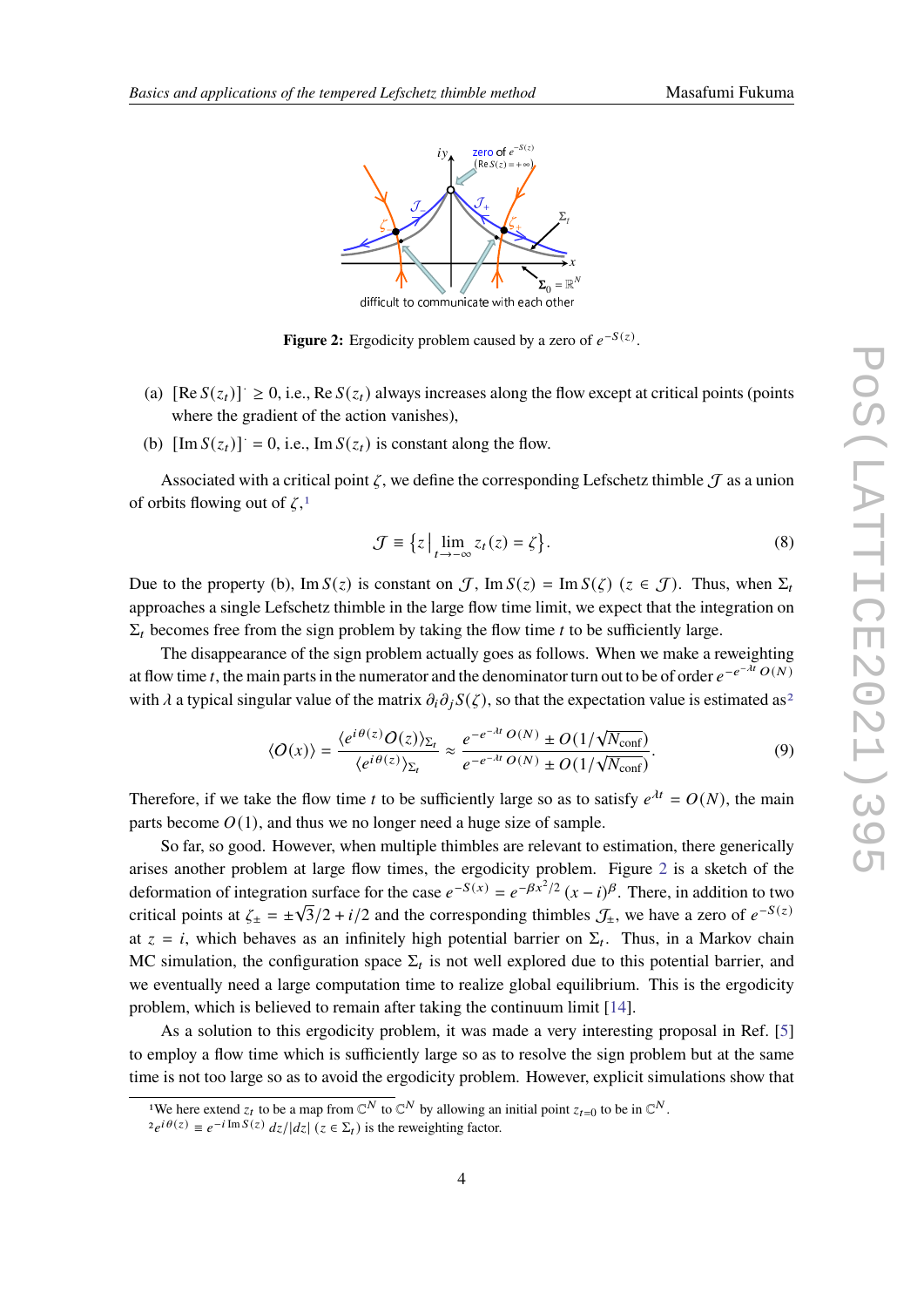<span id="page-4-1"></span>

**Figure 3:** Configuration spaces of TLTM (left) and WV-TLTM (right).

in many important cases the sign problem becomes mild only after the deformed surface reaches a zero, and furthermore, there is no reason to be capable of finding such a nice flow time for a system at large degrees of freedom, for which the flows around critical points and zeros are complicated.

The *tempered Lefschetz thimble method* (TLTM) [\[6\]](#page-7-2) was proposed to resolve both the sign problem (severe at small flow times) and the ergodicity problem (severe at large flow times) simultaneously by implementing the tempering algorithm [\[15](#page-8-5)[–18\]](#page-8-6) to the Lefschetz thimble method.

#### <span id="page-4-0"></span>**3. Tempered Lefschetz thimble method and its worldvolume extension**

#### **3.1 Tempered Lefschetz thimble method**

The basic algorithm of the TLTM is as follows [\[6\]](#page-7-2) (see the left panel of Fig. [3\)](#page-4-1):

- (a) We set the target flow time  $T$  which is large enough to resolve the sign problem.
- (b) We introduce replicas in between the original integration surface  $\Sigma_0 = \mathbb{R}^N$  and the target integration surface  $\Sigma_T$ :  $\{\Sigma_{t_0=0}, \Sigma_{t_1}, \Sigma_{t_2}, \dots, \Sigma_{t_A=T}\}.$
- (c) We construct a Markov chain which consists of (i) transitions on each surface  $\Sigma_{t_a}$  and (ii) exchanges of configurations between adjacent replicas  $\Sigma_{t_a}$  and  $\Sigma_{t_{a+1}}$ . The Markov chain is designed so that the equilibrium distribution on the extended configuration space  $\mathbb{R}^N$  ×  $\mathcal{A} = \{(x, t_a) | x \in \mathbb{R}^N, a = 1, \ldots, A\}$  is given by  $\rho(x, t_a) \propto e^{-S(z_{t_a}(x))} |\det J_{t_a}(x)|$ , where  $J_t(x) = \frac{\partial z_t(x)}{\partial x}$  is the Jacobian matrix of the flow.
- (d) After equilibration, we estimate observables with a subsample from the replica at  $t_A = T$ .

Note that estimates from replicas at large flow times (where the sign problem is reduced) must agree within statistical errors due to Cauchy's theorem. This observation enables us to enhance the precision of estimate by using the  $\chi^2$  fit with a constant as the fitting function [\[8\]](#page-8-7).

### **3.2 Worldvolume Tempered Lefschetz Thimble Method (WV-TLTM)**

Recall that in the original TLTM [\[6\]](#page-7-2), we temper a system with the flow time introducing a finite discrete set of replicas  $\{\Sigma_{t_0}, \Sigma_{t_1}, \ldots, \Sigma_{t_A}\}$ . The advantage of this method over others is its versatility. In fact, the method can in principle be applied to any systems once the problem is defined in a path integral form over continuous variables. A drawback is its high computational cost at large DOF. In fact, the algorithm requires the computation of det  $J_t(x)$  in generating a configuration, whose cost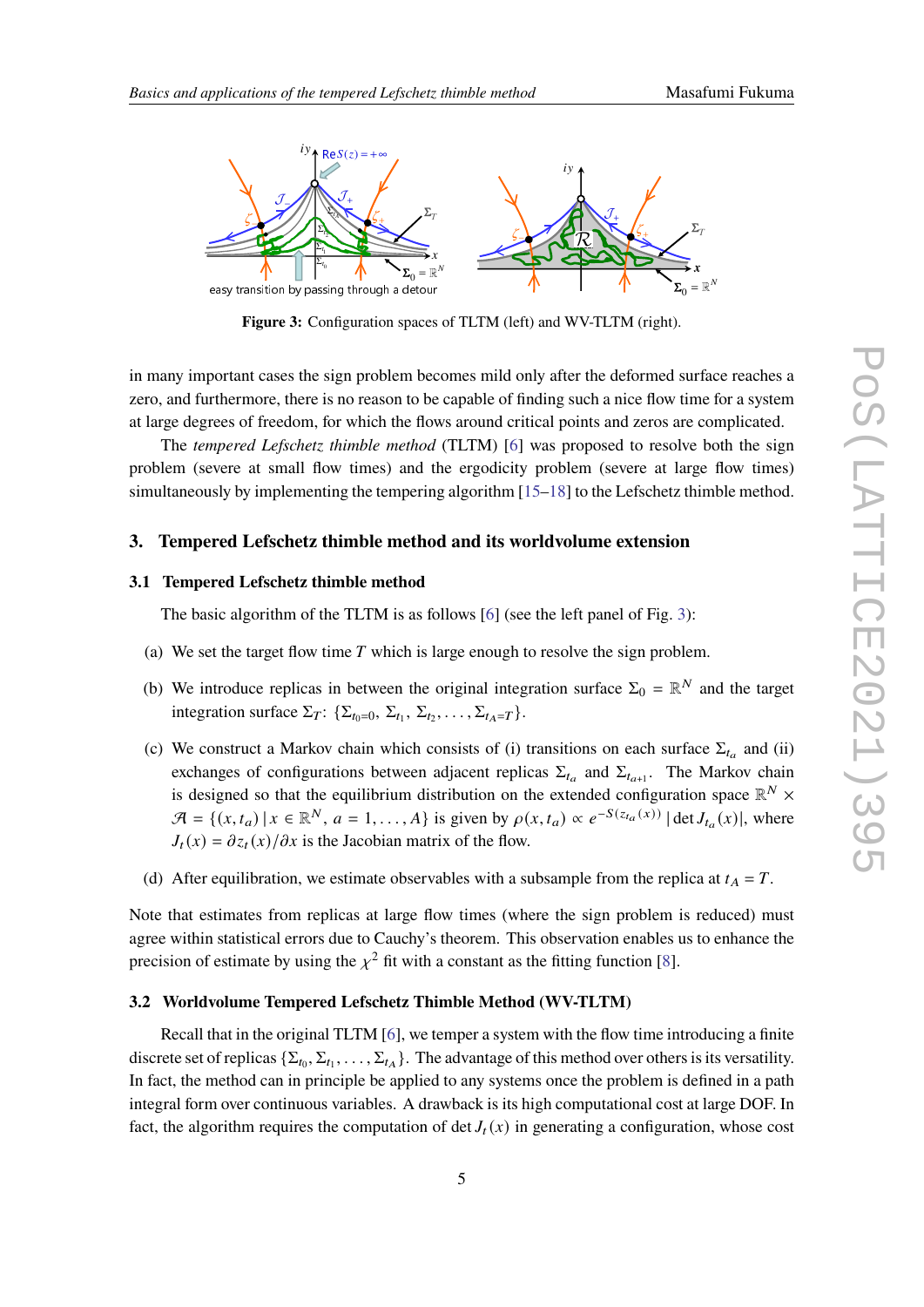is  $O(N^3)$ . This cost is further multiplied by the additional cost due to the implementation of the tempering, which is expected to be  $O(N^{0-1})$ .

To overcome this drawback, the worldvolume tempered Lefschetz thimble method (WV-TLTM) was invented in Ref. [\[10\]](#page-8-1), where HMC updates are performed on a continuous accumulation of integration surfaces,  $\mathcal{R} \equiv \bigcup_{0 \le t \le T} \Sigma_t$  (see the right panel of Fig. [3\)](#page-4-1). We call this region  $\mathcal{R}$  the *worldvolume* of integration surface.<sup>[3](#page-5-1)</sup> This WV-TLTM significantly reduces the numerical cost at large DOF, keeping the aforementioned advantages intact. In fact, in the WV-TLTM,

- we no longer need to worry about the acceptance rate in the exchange process,
- we no longer need to compute the Jacobian of the flow in generating a configuration,
- we can move configurations largely due to the use of the HMC algorithm.

The fundamental idea behind the WV-TLTM is that Cauchy's theorem allows us to average the denominator and the numerator in Eq. [\(5\)](#page-2-1) over *t* with an arbitrary weight  $e^{-W(t)}$ :

$$
\langle O(x) \rangle = \frac{\int_{\Sigma_0} dx \, e^{-S(x)} \, O(x)}{\int_{\Sigma_0} dx \, e^{-S(x)}} = \frac{\int_{\Sigma_t} dz_t \, e^{-S(z_t)} \, O(z_t)}{\int_{\Sigma_t} dz_t \, e^{-S(z_t)}} = \frac{\int_0^T dt \, e^{-W(t)} \int_{\Sigma_t} dz_t \, e^{-S(z_t)} \, O(z_t)}{\int_0^T dt \, e^{-W(t)} \int_{\Sigma_t} dz_t \, e^{-S(z_t)}} = \frac{\int_R dt \, dz_t \, e^{-W(t) - S(z_t)} \, O(z_t)}{\int_R dt \, dz_t \, e^{-W(t) - S(z_t)}}. \tag{10}
$$

The final expression does take a form of path integral over the region  $\mathcal{R}$ , and further can be rewritten to a ratio of reweighted integrals with a potential  $V(z) \equiv \text{Re } S(z) + W(t(z))$  [ $t(z)$ ) is the flow time at  $z \in \mathcal{R}$ . As can be seen from the absence of the Jacobian in  $V(z)$ , the molecular dynamics can be performed without calculating the Jacobian matrix [\[10\]](#page-8-1) (see also the contribution [\[12\]](#page-8-2)). Although  $e^{-W(t)}$  can be an arbitrary function of t in principle, practically it is chosen such that the appearance ratios at different flow times  $t$  are almost the same so as to ensure the region to be fully explored.

#### <span id="page-5-0"></span>**4. Applications**

The TLTM has been successfully applied to various models, including

- $(0 + 1)$ -dimensional massive Thirring model [\[6\]](#page-7-2)
- two-dimensional Hubbard model [\[8,](#page-8-7) [9\]](#page-8-8)
- a chiral random matrix model (Stephanov model) [\[10\]](#page-8-1)
- antiferromagnetic Ising model on a triangular lattice [M. Fukuma and N. Matsumoto, talk at JPS meeting 2020]

Below we discuss the application of WV-TLTM [\[10\]](#page-8-1) to the Stephanov model [\[19\]](#page-8-9).

The grand partition function of finite density QCD takes the form

$$
Z_{\text{QCD}} = \int \left[ dA_{\mu} \right] e^{(1/2g^2) \int \text{tr} F_{\mu\nu}^2} \text{Det} \left( \begin{array}{cc} m & \sigma_{\mu} (\partial_{\mu} + A_{\mu}) + \mu \\ \sigma_{\mu}^{\dagger} (\partial_{\mu} + A_{\mu}) + \mu & m \end{array} \right). \tag{11}
$$

<span id="page-5-1"></span><sup>3</sup>We here borrow the terminology of string theory, where, as an orbit of a particle is called a worldline, that of a string is called a worldsheet, and that of a membrane (that of a surface) a worldvolume.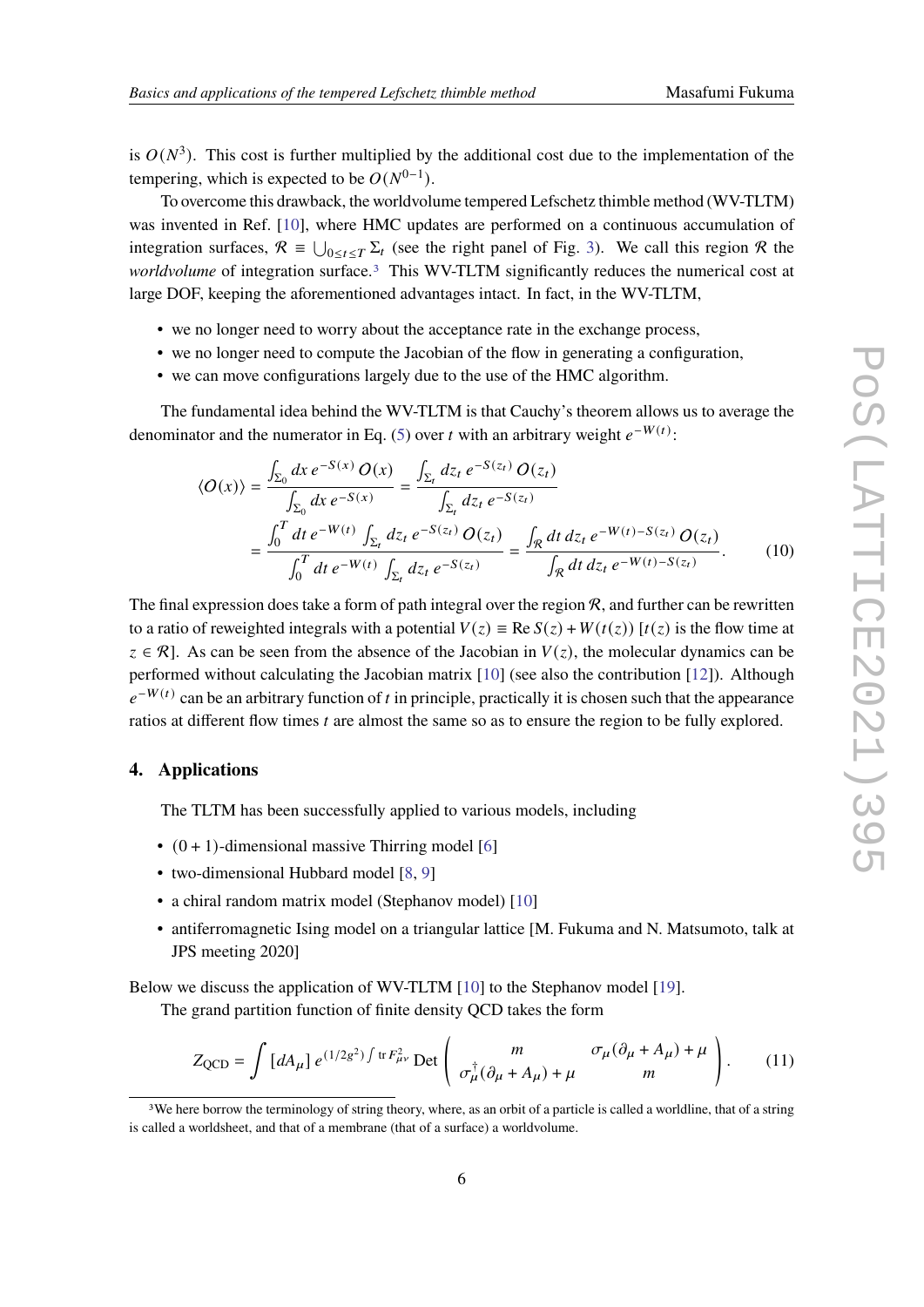<span id="page-6-0"></span>

**Figure 4:** Chiral condensate  $\langle \bar{\psi}\psi \rangle \equiv (1/2n)(\partial/\partial m) \ln Z_{\text{Steph}}$  [\[10\]](#page-8-1).

<span id="page-6-1"></span>

**Figure 5:** Baryon number density  $\langle \psi^{\dagger} \psi \rangle \equiv (1/2n)(\partial/\partial \mu) \ln Z_{\text{Steph}}$  [\[10\]](#page-8-1).

The Stephanov model is obtained by replacing the gauge-field degrees of freedom with a complex matrix, and takes the following form at zero temperature:

$$
Z_{\text{Steph}} \equiv \int d^2W \, e^{-n \, \text{tr} \, W^\dagger W} \det \left( \begin{array}{cc} m & iW + \mu \\ iW^\dagger + \mu & m \end{array} \right). \tag{12}
$$

Here,  $W = (W_{ij} = X_{ij} + iY_{ij})$  is an  $n \times n$  complex matrix, and thus the DOF is given by  $N = 2n^2$ . This corresponds to the DOF of the gauge field on a lattice,  $4L^4(N_c^2 - 1)$  [L : linear size of fourdimensional periodic lattice, and  $N_c$ : color ( $N_c = 3$  for QCD) ]. This model is regarded as an important benchmark for algorithms towards solving the sign problem, because

- the model well describes the qualitative behavior of finite density OCD in the large  $n$  limit,
- the complex Langevin method [\[20,](#page-8-10) [21\]](#page-8-11) fails for this model because of the serious wrong convergence problem [\[22\]](#page-8-12).

Figures [4](#page-6-0) and [5](#page-6-1) show the estimates of the chiral condensate and the baryon number density obtained with three methods: (i) the naive reweighting method, (ii) the complex Langevin method, and (iii) the WV-TLTM [\[10\]](#page-8-1). We see that the naive reweighting method fails due to the sign problem, and also that the complex Langevin method gives wrong results with small statistical errors. On the other hand, the WV-TLTM gives correct results agreeing with the exact values. In fact, this is the first (and only at the moment) successful example among the attempts using various methods to reproduce the correct results for the Stephanov model in parameter regions where the sign problem is severe.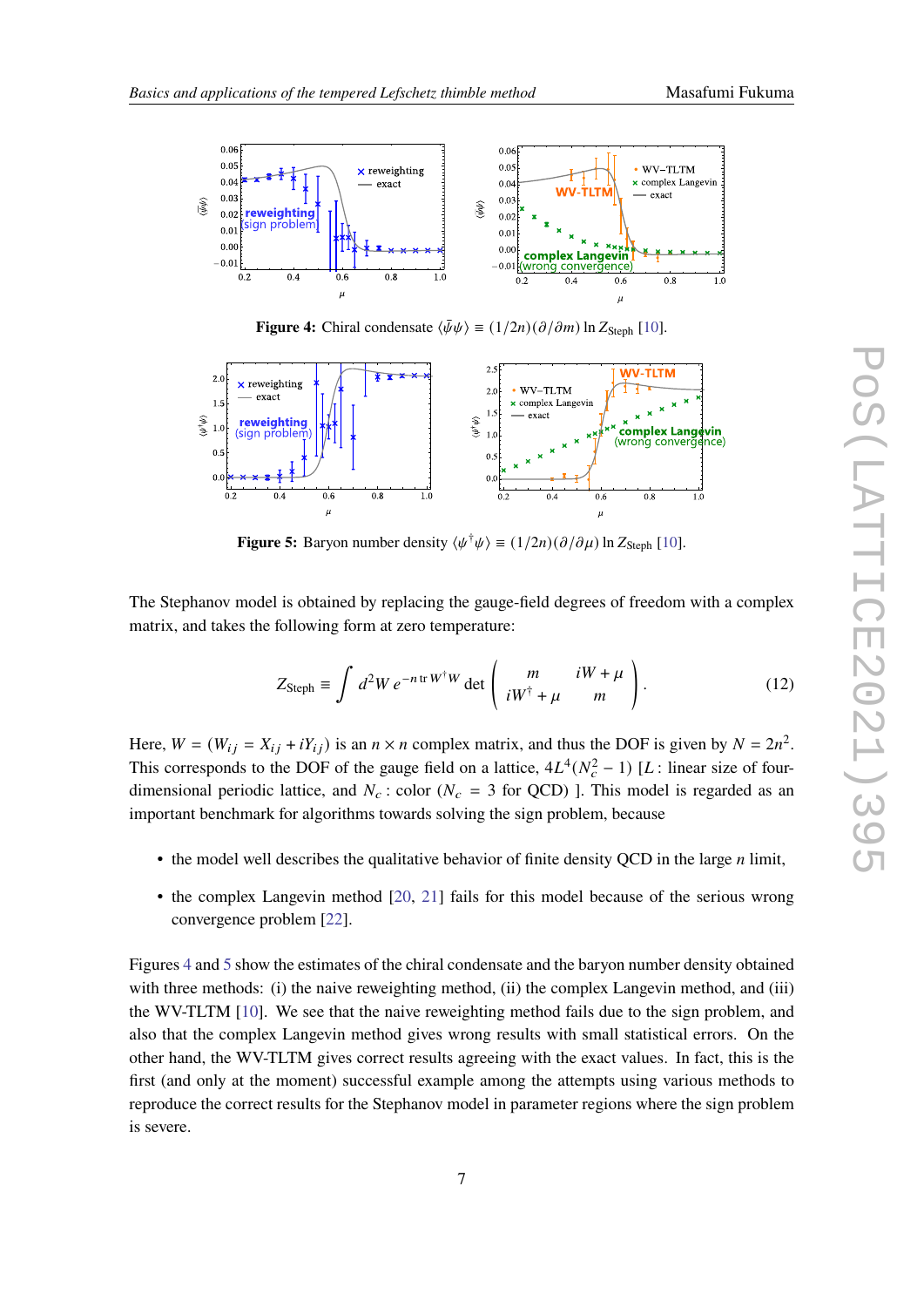## <span id="page-7-3"></span>**5. Conclusion and Outlook**

The sign problem has been an obstacle to first-principles calculations in various important fields of physics, and a versatile solution has long been awaited. In this talk, we report that the (WV-)TLTM can be one of the most powerful candidate as a solution.

Our group including the present authors has already started the full-scale application of the WV-TLTM to systems at large DOF, porting the code so as to run on a supercomputer. In parallel with research in this direction, we believe that it is still important to continue developing the algorithm itself for further efficiency at large DOF.

The most important in the future development will be the application to the real-time dynamics of quantum fields. If a MC method is at hand for time-dependent quantum systems, the firstprinciples calculation will become possible for nonequilibrium systems, such as the very early Universe and heavy ion collision experiments.

### **Acknowledgments**

The authors thank Yusuke Namekawa, Issaku Kanamori and Yoshio Kikukawa for useful discussions. This work was partially supported by JSPS KAKENHI (Grand Numbers JP20H01900, JP18J22698) and by SPIRITS (Supporting Program for Interaction-based Initiative Team Studies) of Kyoto University (PI: M.F.). N.M. is supported by the Special Postdoctoral Researchers Program of RIKEN.

## **References**

- <span id="page-7-0"></span>[1] J. Guenther, An overview of the QCD phase diagram at finite  $T$  and  $\mu$ , PoS **LATTICE2021** (2021) 013
- [2] E. Witten, *Analytic Continuation Of Chern-Simons Theory*, *AMS/IP Stud. Adv. Math.* **50** (2011) 347 [[1001.2933](https://arxiv.org/abs/1001.2933)].
- <span id="page-7-1"></span>[3] M. Cristoforetti, F. Di Renzo and L. Scorzato, *New approach to the sign problem in quantum field theories: High density QCD on a Lefschetz thimble*, *Phys. Rev. D* **86** (2012) 074506 [[1205.3996](https://arxiv.org/abs/1205.3996)].
- [4] H. Fujii, D. Honda, M. Kato, Y. Kikukawa, S. Komatsu and T. Sano, *Hybrid Monte Carlo on Lefschetz thimbles - A study of the residual sign problem*, *JHEP* **1310** (2013) 147 [[1309.4371](https://arxiv.org/abs/1309.4371)].
- <span id="page-7-4"></span>[5] A. Alexandru, G. Başar, P. F. Bedaque, G. W. Ridgway and N. C. Warrington, *Sign problem and Monte Carlo calculations beyond Lefschetz thimbles*, *JHEP* **1605** (2016) 053 [[hep-lat/1512.08764](https://arxiv.org/abs/1512.08764)].
- <span id="page-7-2"></span>[6] M. Fukuma and N. Umeda, *Parallel tempering algorithm for integration over Lefschetz thimbles*, *PTEP* **2017** (2017) 073B01 [[hep-lat/1703.00861](https://arxiv.org/abs/1703.00861)].
- [7] A. Alexandru, G. Başar, P.F. Bedaque and N.C. Warrington, *Tempered transitions between thimbles*, *Phys. Rev. D* **96** (2017) 034513 [[1703.02414](https://arxiv.org/abs/1703.02414)].